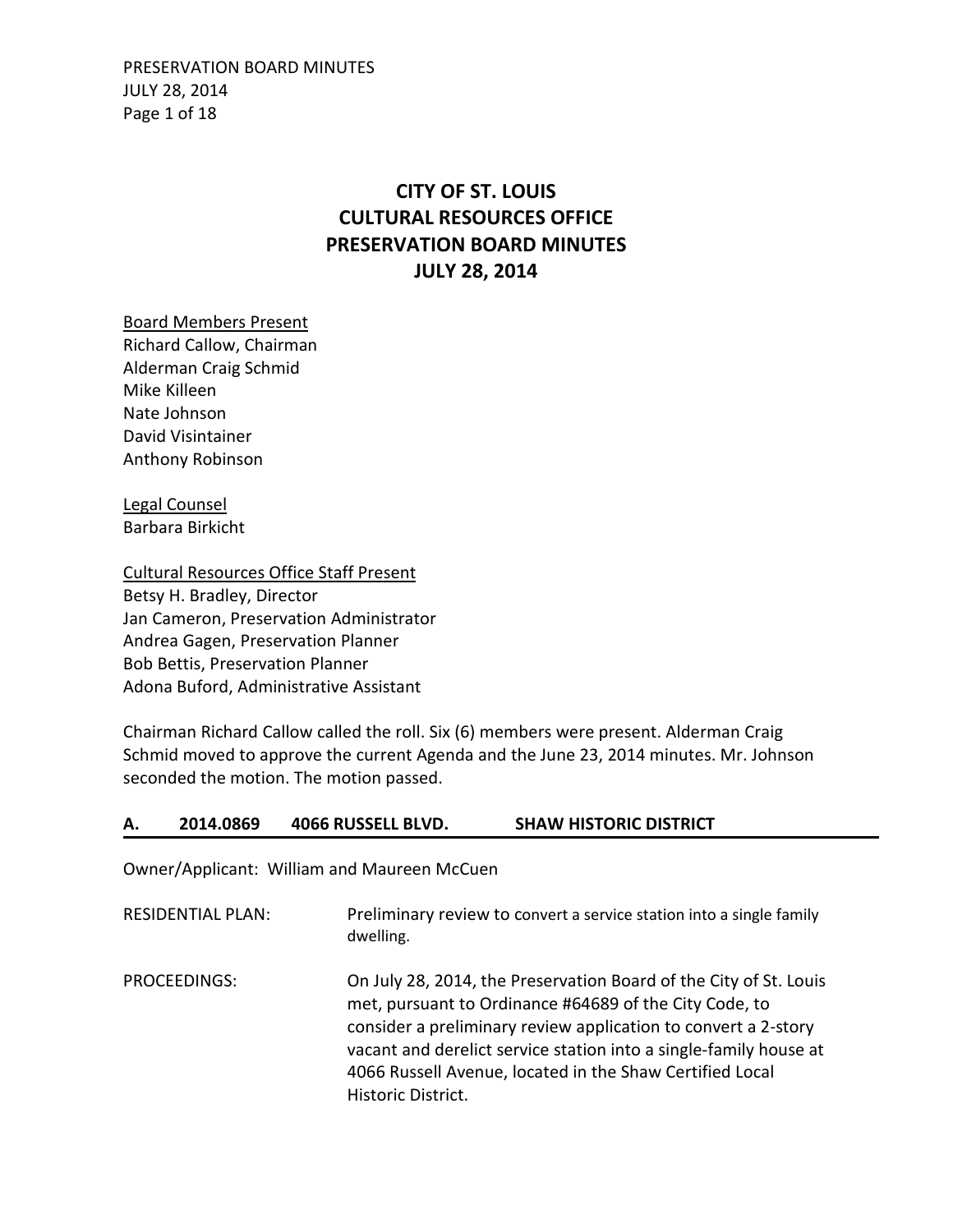## PRESERVATION BOARD MINUTES JULY 28, 2014 Page 2 of 18

| $1.95C + 01 + C$          | Board members Richard Callow (Chairman), David Visintainer,                                                                                                                                                                                                                                                                                                                                                                                                                                                                                                                                                                                                             |
|---------------------------|-------------------------------------------------------------------------------------------------------------------------------------------------------------------------------------------------------------------------------------------------------------------------------------------------------------------------------------------------------------------------------------------------------------------------------------------------------------------------------------------------------------------------------------------------------------------------------------------------------------------------------------------------------------------------|
|                           | Alderman Craig Schmid, Anthony Robinson, Nate Johnson and<br>Michael Killeen were present for the testimony for this agenda<br>item.                                                                                                                                                                                                                                                                                                                                                                                                                                                                                                                                    |
|                           | Jan Cameron of the Cultural Resources Office discussed the<br>project, testifying that 4066 Russell is considered a non-<br>contributing building to the historic district, being constructed<br>in 1960, long after the district's period of significance; and that<br>while it was an example of Mid-century Modern design, the<br>building had been altered. Ms Cameron stated that while some<br>elements of the design did not strictly comply with the historic<br>district standards, the architect had attempted to relate the<br>redesign to the existing historic fabric using a contemporary<br>vocabulary that referenced historic materials and precedent. |
|                           | William McCuen, the owner and the architect for the project,<br>testified on his own behalf. He presented a PowerPoint<br>discussing how the proposed redesign would be compatible<br>with the neighborhood.                                                                                                                                                                                                                                                                                                                                                                                                                                                            |
|                           | Alderman Stephen Conway spoke in support of the project,<br>and stated that the neighborhood was strongly in support.                                                                                                                                                                                                                                                                                                                                                                                                                                                                                                                                                   |
| <b>FINDINGS OF FACTS:</b> | The Preservation Board found that:<br>the proposed site for construction, 4066 Russell Boulevard,<br>$\bullet$<br>is located in the Shaw Local Historic District but is a non-<br>contributing resource in that district;                                                                                                                                                                                                                                                                                                                                                                                                                                               |
|                           | the former commercial property was developed with the<br>$\bullet$<br>building at the alley and this site plan and the existing<br>building form create conditions that limit the property's<br>ability to be compatible with nearby properties;                                                                                                                                                                                                                                                                                                                                                                                                                        |
|                           | the proposed exterior materials are generally in compliance<br>with the Shaw Historic District Standards; and                                                                                                                                                                                                                                                                                                                                                                                                                                                                                                                                                           |
|                           | the proposed redesign of the house, while thoroughly<br>$\bullet$<br>contemporary, does to some extent reference historic details<br>found within the historic district and the Standards do not<br>prohibit contemporary design that is deemed compatible<br>with historic buildings.                                                                                                                                                                                                                                                                                                                                                                                  |
| <b>BOARD ACTION:</b>      | It was the decision of the Preservation Board to grant<br>preliminary approval to the project, with the stipulation that<br>final drawings and exterior material finishes are reviewed and<br>approved by the Cultural Resources Office. The motion was Mr.                                                                                                                                                                                                                                                                                                                                                                                                             |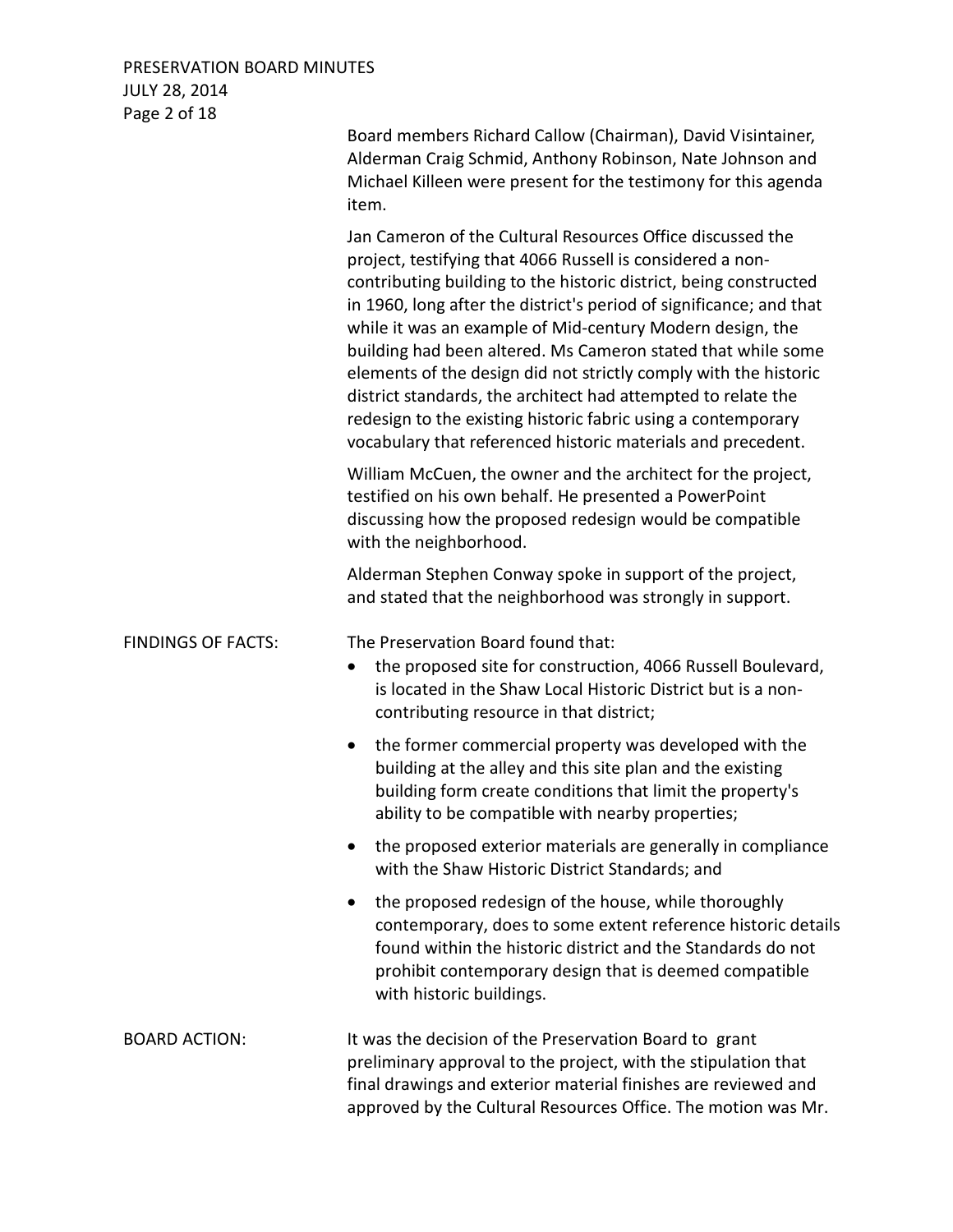Johnson. Alderman Schmid seconded the motion. The motion carried with none opposing.

# **B. 2014.0901 4321 MANCHESTER FOREST PARK SE NATIONAL REGISTER DISTRICT 2014.0902 4325-29 MANCHESTER**

Owner: 4321-29 Manchester LLC Applicant: UIC – Sarah Gibson

| <b>COMMERCIAL PLAN:</b> | Preliminary review of a demolition of a commercial building to<br>be followed by the construction of a mixed-use building.                                                                                                                                                                                                                                                                                                                                                                                                                                                                                                                                                                                                                                                                                                                                                                                                                                                                            |
|-------------------------|-------------------------------------------------------------------------------------------------------------------------------------------------------------------------------------------------------------------------------------------------------------------------------------------------------------------------------------------------------------------------------------------------------------------------------------------------------------------------------------------------------------------------------------------------------------------------------------------------------------------------------------------------------------------------------------------------------------------------------------------------------------------------------------------------------------------------------------------------------------------------------------------------------------------------------------------------------------------------------------------------------|
| PROCEEDINGS:            | On July 28, 2014, the Preservation Board of the City of St. Louis<br>met, pursuant to Ordinance #64689 of the City Code, to<br>consider a preliminary review application to demolish a historic<br>1-story commercial building at 4325-29 Manchester Avenue,<br>the Higley Commercial Building, located in the Forest Park<br>Southeast National Register District; and to construct in its<br>place a 3-story, mixed use building on the site and adjacent<br>parcel at 4231 Manchester.                                                                                                                                                                                                                                                                                                                                                                                                                                                                                                             |
|                         | Board members Richard Callow (Chairman), David Visintainer,<br>Alderman Craig Schmid, Anthony Robinson, Nate Johnson and<br>Michael Killeen were present for the testimony for this agenda<br>item.                                                                                                                                                                                                                                                                                                                                                                                                                                                                                                                                                                                                                                                                                                                                                                                                   |
|                         | Betsy H. Bradley, Director of the Cultural Resources Office<br>discussed the project, testifying that the Higley Building is a<br>contributing building to the historic district, and therefore a<br>Merit building, demolition of which under Ordinance #64689<br>shall not be approved except in unusual circumstances. She<br>stated that the building represents the popularity of one-story<br>commercial buildings in the 1910s and 1920s when the<br>traditional 2-story commercial block was no longer considered<br>necessary to provide second floor living space above the<br>business below. Ms. Bradley also testified that the building was<br>in Sound condition, and that historic tax credits were available<br>for its rehabilitation. She suggested that with the siting of the<br>building at the building line, and the adjacent vacant parcel to<br>the east, there was room on the site for a rear addition and<br>adjacent new structure that could greatly increase density. |
|                         | Mc Bradley also presented the design of the mived-use                                                                                                                                                                                                                                                                                                                                                                                                                                                                                                                                                                                                                                                                                                                                                                                                                                                                                                                                                 |

Ms. Bradley also presented the design of the mixed-use building proposed to replace the Higley Building, stating that the building's architectural character and exterior building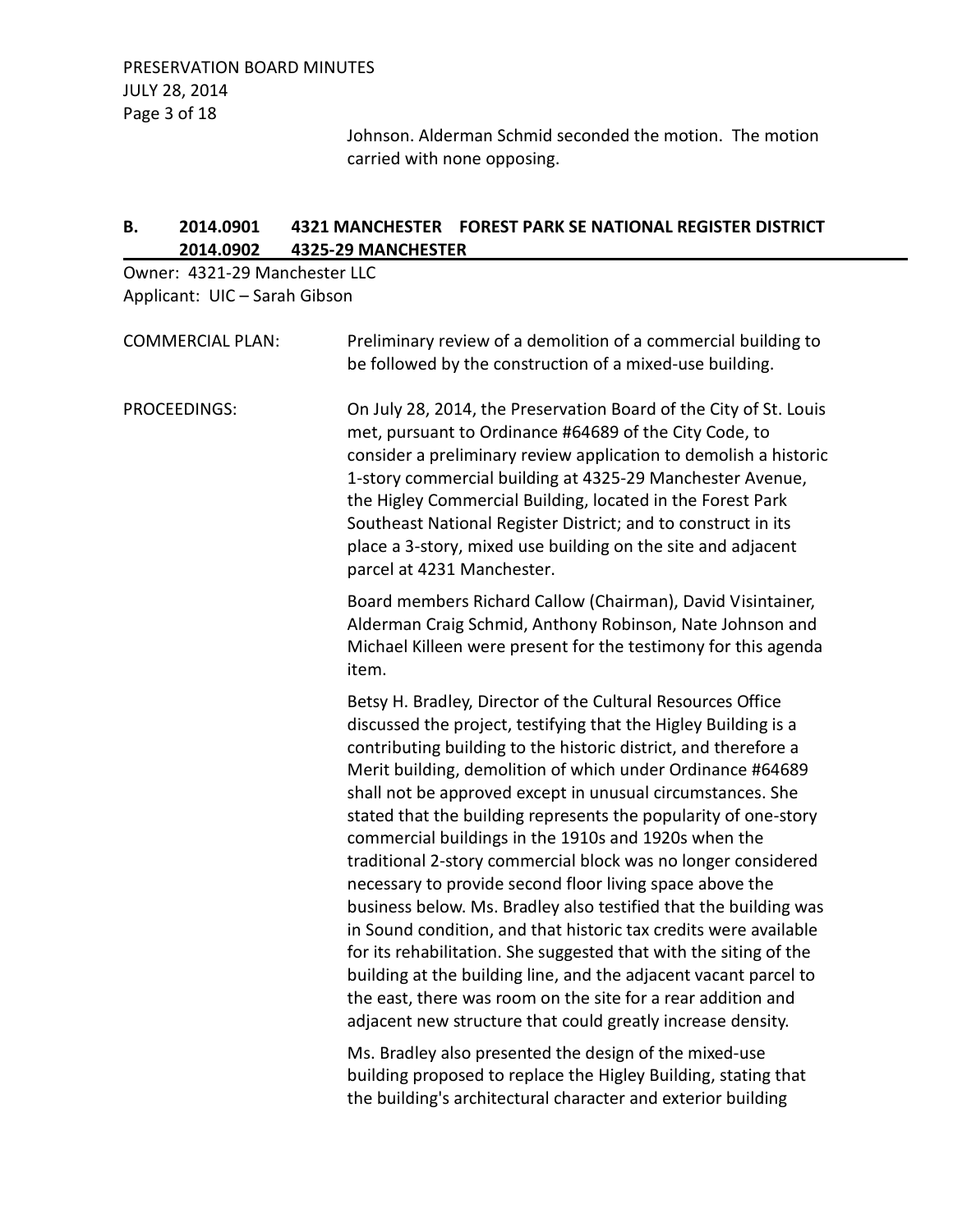# PRESERVATION BOARD MINUTES JULY 28, 2014 Page 4 of 18

materials are not compatible with the surrounding historic fabric, but that the building's greatest variation is in introducing a completely new scale in the historic streetscape.

Ms. Bradley entered into the record letters of support for the project from Alderman Joseph Roddy; Brian K. Phillips, Executive Director of the Washington University Medical Center Redevelopment Corporation; Allan D. Ivie, President of Reliance Bank, which recently purchased a nearby site on Manchester; Forest Park Southeast residents Ryan Day and Joe Kiekemer and spouse, both of whom would opposite demolition of the building for a vacant lot or parking, but support the new construction.

Ruth Keenoy, representing the Landmarks Association of St. Louis Inc., wrote in opposition to the demolition of the building, stating the building retains its architectural integrity and contributes to the historic district.

The Alderman for the ward, Joseph Roddy, spoke in support of the project, stating that the new building would redefine and support the redevelopment of Manchester Avenue.

Brent Crittenden of U.I.C., the designer of the project, testified on behalf of the project. He presented a PowerPoint showing how the proposed new construction would be compatible with the blockface and add vitality to the street. He stated that the existing building, although considered a Merit property, was modest in detail, and had had some historic material removed. He stated that an aspect of economic hardship on the part of the developers should be considered, based on the high acquisition cost of the property.

Kyle Miller of Paramount Properties Development, part owner and developer of the project, testified on his own behalf. He stated that they had considered rehabilitating the existing building, but that due to the high purchase cost, rehabilitation without providing additional rentable units would not be feasible.

Shawn Spencer, part owner and developer of the project, testified on his own behalf.

Patrick Barry, of P.K. Barry testified in support of the demolition and new construction.

Matt Green, Project Manager at Park Central Development Corporation, testified in support of the project. He testified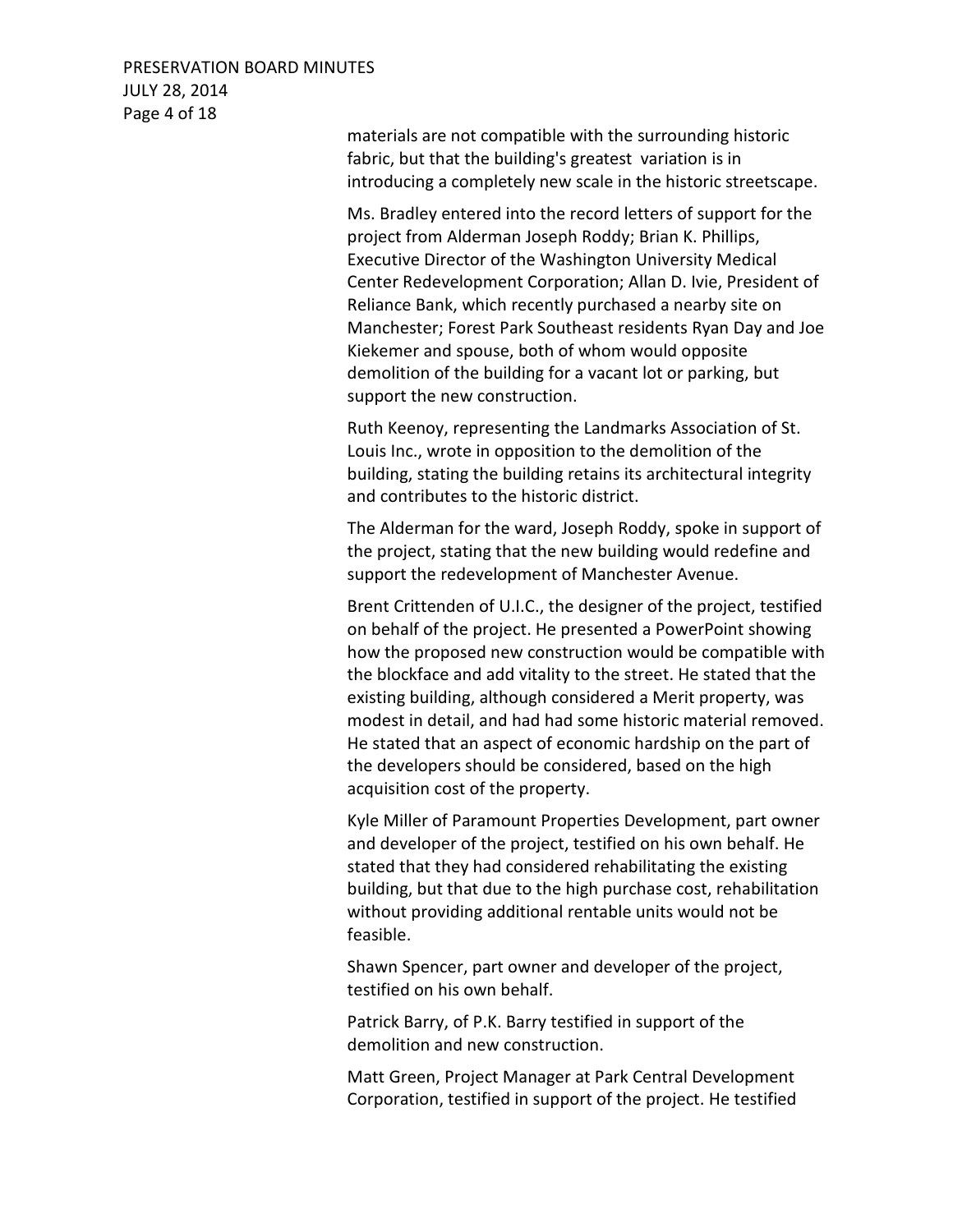| Page 5 of 18              |                                                                                                                                                                                                                                                                                                                                                                                                                                            |
|---------------------------|--------------------------------------------------------------------------------------------------------------------------------------------------------------------------------------------------------------------------------------------------------------------------------------------------------------------------------------------------------------------------------------------------------------------------------------------|
|                           | that he spoke on behalf of Park Central, the Grove<br>Improvement Association; and the Forest Park Southeast<br>Business Association, all of which were in favor of the project.<br>He spoke favorably of the residential density the new building<br>would provide to the street and the project's interior parking.                                                                                                                      |
|                           | Joe Lengyel, owner of several properties in the neighborhood,<br>testified in support of the project.                                                                                                                                                                                                                                                                                                                                      |
| <b>FINDINGS OF FACTS:</b> | The Preservation Board found that:<br>4325-59 Manchester, the Higley Commercial Building, is a<br>contributing resource to the Forest Park Southeast National<br>Register Historic District and is located in a Preservation<br>Review District; it is a Merit building under the definition of<br>Ordinance #64689;                                                                                                                       |
|                           | the historic commercial building shows no evidence of<br>$\bullet$<br>conditions that indicate that it is not in a sound condition;                                                                                                                                                                                                                                                                                                        |
|                           | the location of the building on a blockfront that has<br>$\bullet$<br>experienced some loss of historic buildings makes its<br>presence an important element in the historic district<br>streetscape. The loss of the existing building would<br>diminish the historic integrity, density and rhythm of the<br>blockfront, as well as the sense of The Grove being<br>primarily a historic commercial corridor along Manchester<br>Avenue; |
|                           | the proposed new construction has been designed to<br>$\bullet$<br>provide an eye-catching new residential product in The<br>Grove. Its design does not meet the aspects of compatible<br>new design noted in the ordinance, but the overall<br>presence of the building would not be incompatible in the<br>streetscape;                                                                                                                  |
|                           | the preliminary approval of the demolition of a sound,<br>Merit building and subsequent new construction would<br>support the neighborhood's vision for The Grove becoming<br>a mix of historic and newer buildings; and that                                                                                                                                                                                                              |
|                           | the owners testified that due to the high acquisition costs<br>$\bullet$<br>of the site, rehabilitation of the building as it stands,<br>without increasing the number of rentable units, would not<br>be feasible.                                                                                                                                                                                                                        |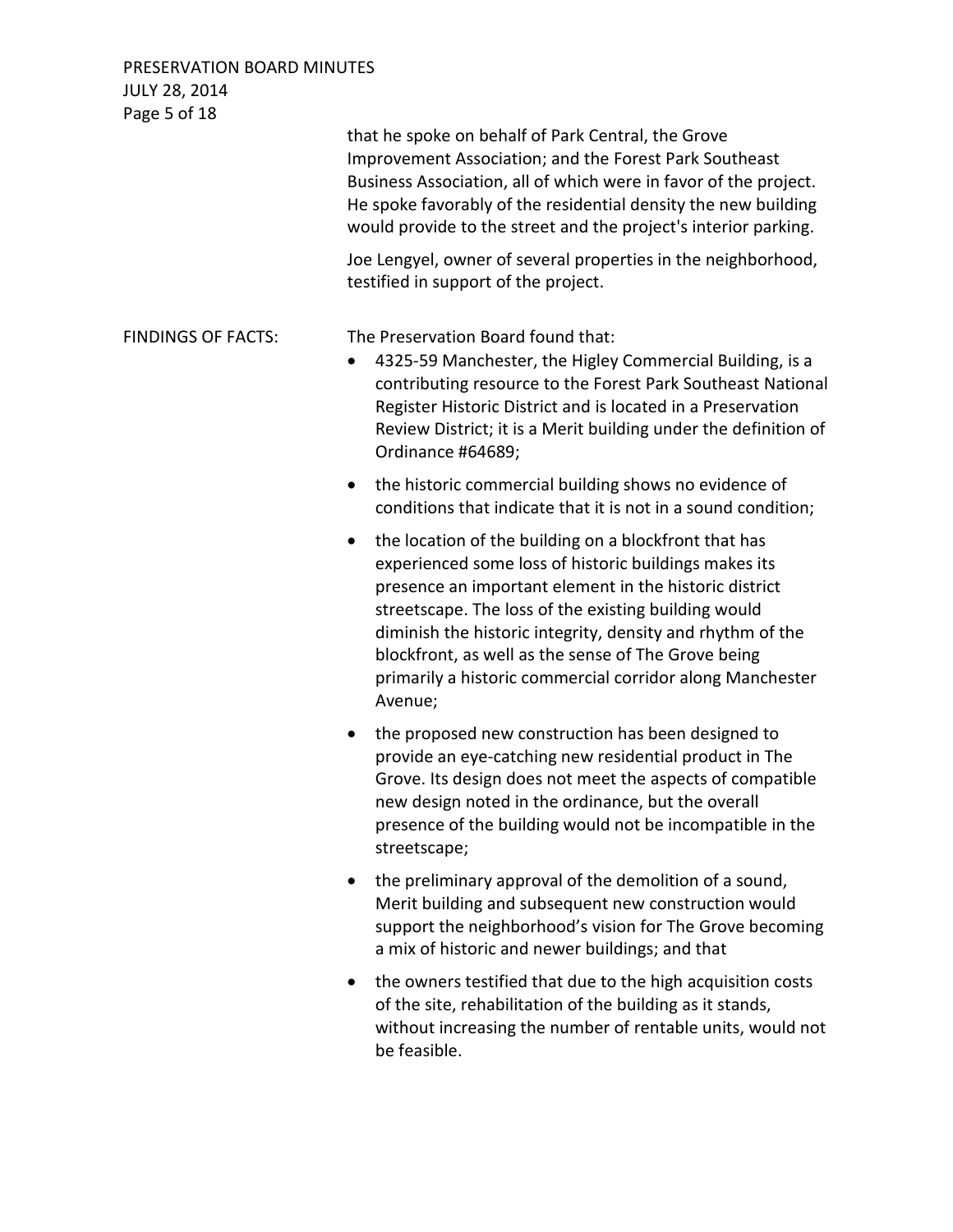BOARD ACTION: It was the decision of the Preservation Board to grant preliminary approval of the demolition, based on the economics presented, but subject to the issuance of a building permit for the new building prior to approval of the demolition permit of the existing building. The motion was made by Alderman Craig Schmid and seconded by Mr. Visintainer. The motion carried with none opposing.

### **APPEALS OF DENIALS**

#### **C. 2014.0452 6016 WASHINGTON SKINKER-DeBALIVIERE HISTORIC DISTRICT**

Owner/Applicant: Lynnea A. Brumbaugh

| <b>RESIDENTIAL PLAN:</b> | Appeal of a staff denial of a building permit application to<br>retain a retaining wall constructed without a permit.                                                                                                                                                                                                                                                                                                           |
|--------------------------|---------------------------------------------------------------------------------------------------------------------------------------------------------------------------------------------------------------------------------------------------------------------------------------------------------------------------------------------------------------------------------------------------------------------------------|
| PROCEEDINGS:             | On July 28, 2014, the Preservation Board of the City of St. Louis<br>met, pursuant to Ordinance #64689 of the City Code, to<br>consider an appeal of the Director's Denial of a building permit<br>application to retain a retaining wall constructed without a<br>permit at 6016 Washington, in the Skinker-DeBaliviere Local<br>Historic District. The owner submitted the application and the<br>appeal.                     |
|                          | Board members Richard Callow, Alderman Craig Schmid, David<br>Visintainer, Mike Killeen, Nate Johnson, and Anthony Robinson<br>were present for the testimony for this agenda item.                                                                                                                                                                                                                                             |
|                          | Andrea Gagen of the Cultural Resources Office made a<br>presentation that examined the section of City Ordinance<br>#57688, which sets forth the standards for residential<br>rehabilitation in the Skinker-DeBaliviere Local Historic<br>District. She testified that the project was not in compliance<br>with the Standards as the dry-laid, flagstone was not a<br>compatible material for retaining walls in the district. |
|                          | Ms. Gagen entered into the record certified copies of<br>Ordinances #64689 and #57688; the Board agenda and the<br>PowerPoint presentation for 6016 Washington; and the<br>building permit application, including all construction<br>documents.                                                                                                                                                                                |
|                          | Ms. Gagen also submitted into the record an email from the<br>Skinker-DeBaliviere neighborhood in support of the wall as<br>constructed.                                                                                                                                                                                                                                                                                        |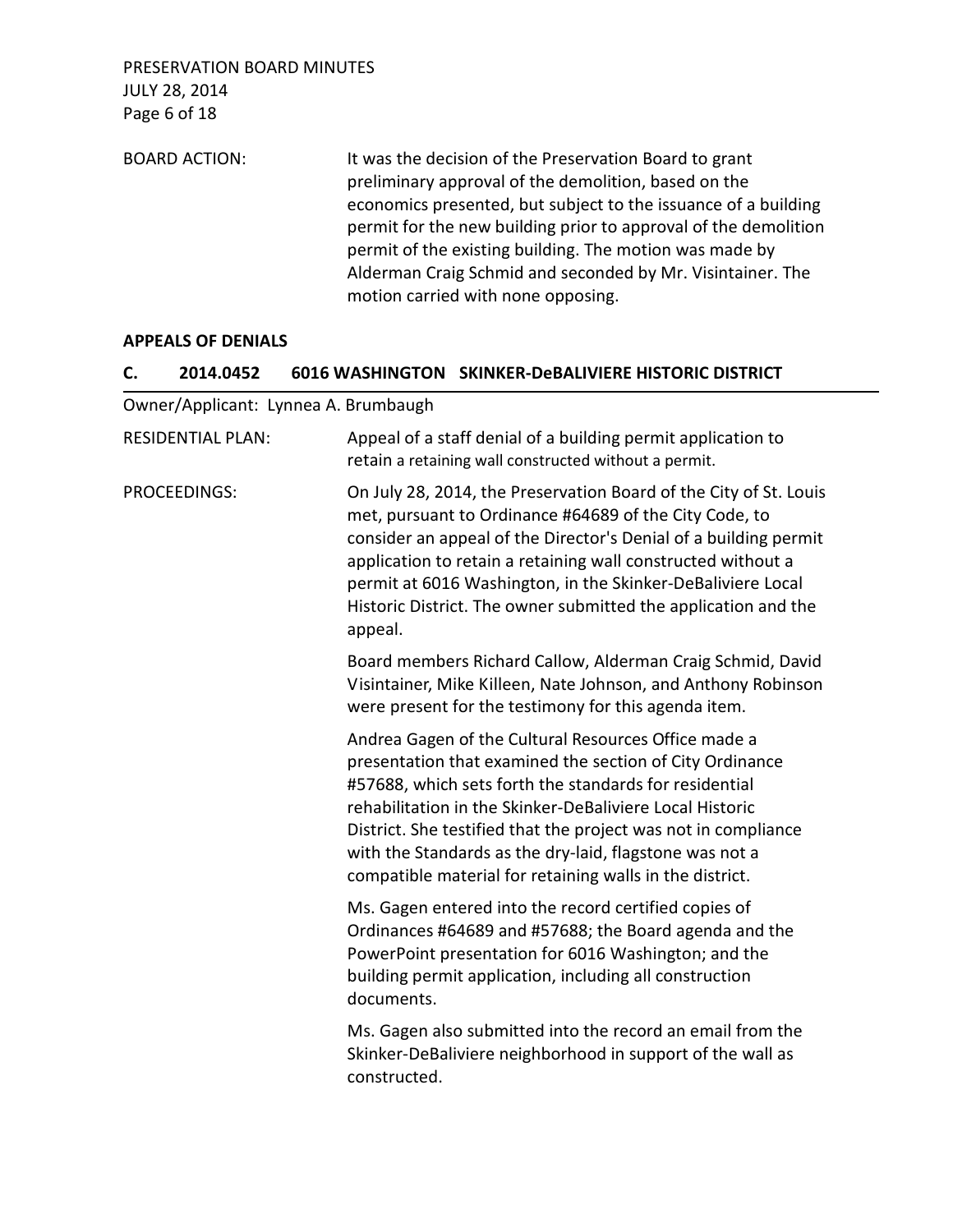Page 7 of 18 Lynnea Brumbaugh, the owner and appellant, testified on her own behalf, stating the wall was installed after her water main broke and that she was unaware that the retaining wall required a permit. FINDINGS OF FACTS: The Preservation Board found that: • 6016 Washington is located in the Skinker-DeBaliviere Local Historic District; • the retaining wall was constructed without a permit; • the flagstone used in the dry-laid retaining wall is not a compatible material under the historic district standards; and that • due to the expense of replacing the water main and installing the stone retaining wall, it would be a financial hardship for the owner to remove the existing wall and replace it with appropriate materials. BOARD ACTION: After due consideration and after weighing each piece of evidence and making a determination of the credibility of the witnesses, the Preservation Board made a decision to overturn the Director's denial of the building permit because removing the existing retaining wall and replacing it with retaining wall of appropriate materials would create a financial hardship for the owner. The motion was made by Board Member Killeen and seconded by Mr. Johnson. The motion passed with four Board Members voting in favor of the motion and one abstaining.

### **D. 2014.0583 2225 CHIPPEWA MARINE VILLA NATIONAL REGISTER DISTRICT**

Owner: Abigail Young Willis Applicant: Sultan Construction

| <b>DEMOLITION PLAN:</b> | Appeal of the Director's denial of a demolition permit<br>application to demolish a single family dwelling.                                                                                                                                                                                                                              |
|-------------------------|------------------------------------------------------------------------------------------------------------------------------------------------------------------------------------------------------------------------------------------------------------------------------------------------------------------------------------------|
| PROCEEDINGS:            | On July 28, 2014, the Preservation Board of the City of St. Louis<br>met, pursuant to Ordinance #64689 of the City Code, to<br>consider an appeal of the Director's denial of a demolition<br>application for 2225 Chippewa Street, located in the Marine<br>Villa National Register District, and in a Preservation Review<br>District. |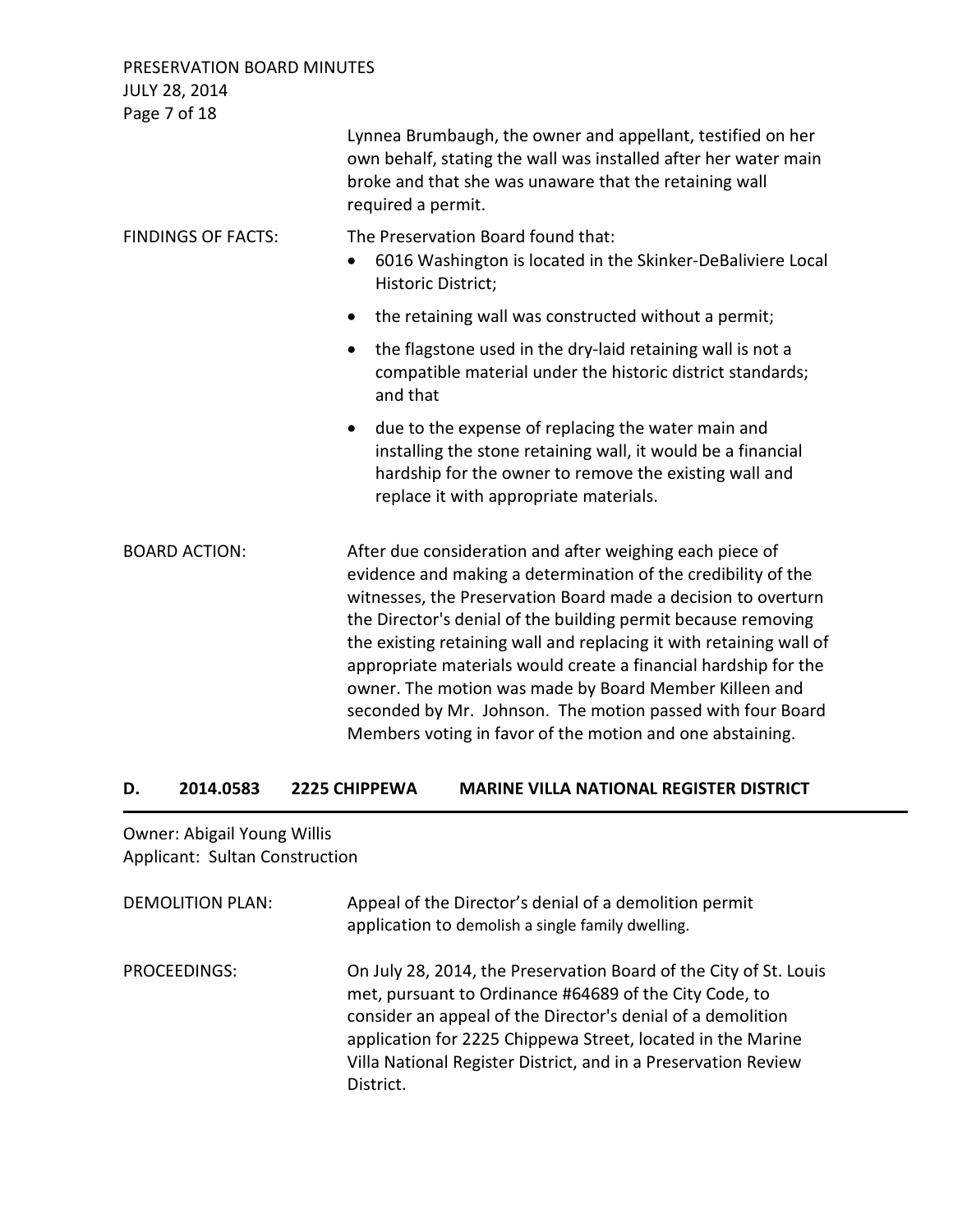# PRESERVATION BOARD MINUTES JULY 28, 2014 Page 8 of 18

Board members Richard Callow (Chairman), David Visintainer, Alderman Craig Schmid, Anthony Robinson, Nate Johnson and Michael Killeen were present for the testimony for this agenda item.

Betsy H. Bradley, Director of the Cultural Resources Office, introduced into the record certified copies of Ordinance #64689 as amended by Ordinance #64932 and Ordinance #64932; her presentation and PowerPoint and the Board's agenda. She then made a presentation that examined the requirements of Ordinance 64689, Part  $X$  – Demolition Reviews, which states that for buildings within a Preservation Review District, the Preservation Board shall consider specific criteria when assessing whether a demolition should be approved. Ms Bradley testified that the building was a Merit structure as a contributing resource to the Murphy-Blair National Register district; that it appeared Sound under the definition of the ordinance although a serious fire had compromised the structure of the upper floor and there had been extensive water damage; and that the building is important to the existing streetscape.

Ms. Bradley submitted a letter from James McKee, President of the Marine Villa Neighborhood Association, expressing their concern over the loss of the property and requesting a discussion with the owner about possible alternative to demolition. Until then, the Association requested that the Director's denial be upheld by the Board.

Young Abigail Willis, owner of the building, testified on her own behalf. She submitted an unsealed structural inspection report from Engineering Evaluations, Inc. of St. Louis that the building was impossible to repair; and a sealed engineering report from Huneke Engineering of St. Peters, Missouri, that declared the building was structurally dangerous in its current condition and cost-prohibitive to repair. Ms Willis also submitted detail photographs of the building foundation and stated that the foundation problems likely pre-dated her purchase of the building. Ms Willis also testified that a contractor she had asked to look at the building refused to give a quote for repairs to the structure until the foundation problems were resolved.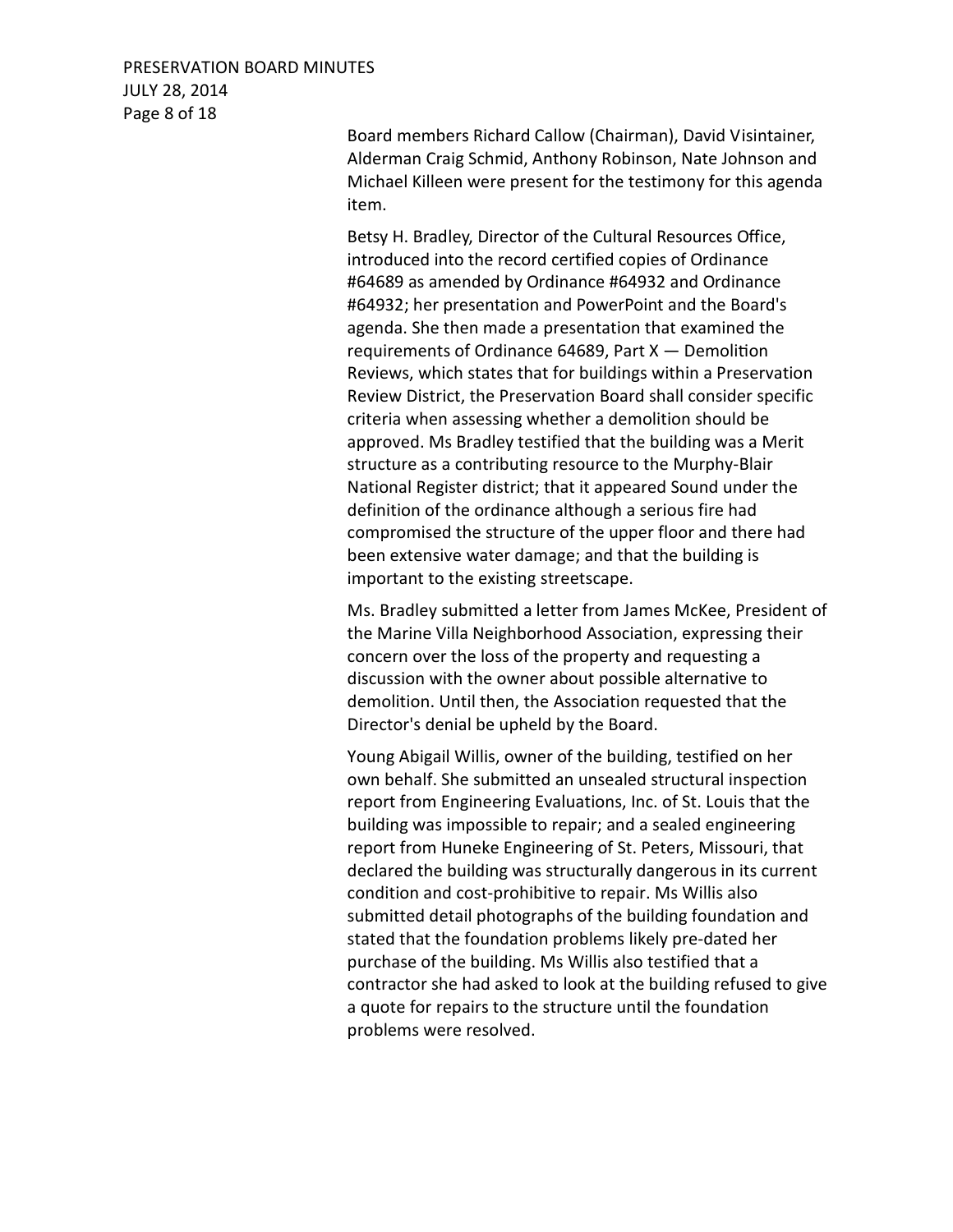PRESERVATION BOARD MINUTES JULY 28, 2014 Page 9 of 18

| <b>FINDINGS OF FACTS:</b> | The Preservation Board found that:<br>2225 Chippewa is a contributing resource to the Marine<br>$\bullet$<br>Villa Neighborhood National Register Historic District and is<br>located in a Preservation Review District; it is a Merit<br>building under the definition of Ordinance #64689;                                                                                                                                                                                                                                                    |
|---------------------------|-------------------------------------------------------------------------------------------------------------------------------------------------------------------------------------------------------------------------------------------------------------------------------------------------------------------------------------------------------------------------------------------------------------------------------------------------------------------------------------------------------------------------------------------------|
|                           | Ordinance #64689 states that the demolition of Merit or<br>$\bullet$<br>Qualifying Structures shall not be approved except in<br>unusual circumstances;                                                                                                                                                                                                                                                                                                                                                                                         |
|                           | the lower story and brick walls of the second story portion<br>of 2225 Chippewa appear to be in sound condition.                                                                                                                                                                                                                                                                                                                                                                                                                                |
|                           | the economic feasibility and hardship associated with this<br>property must consider several factors, including costs, the<br>likelihood of financing, and the availability of state and/or<br>federal historic tax credits;                                                                                                                                                                                                                                                                                                                    |
|                           | the location of the building between two other historic, but<br>$\bullet$<br>vacant, -buildings highlights its importance in the historic<br>streetscape and district, but adds to the challenge of the<br>economics of the recovery of the building; and that                                                                                                                                                                                                                                                                                  |
|                           | The property owner requested on the record that the<br>Board defer voting on this matter to allow the Applicant<br>time to discuss the proposed demolition with the Marine<br>Villa Neighborhood Association and to market the building<br>for sale. The Board agreed to defer the matter for 3 months<br>and allow the Applicant to supplement the record at that<br>time with any additional information in support of her case<br>that she wishes to introduce.                                                                              |
| <b>BOARD ACTION:</b>      | The Preservation Board voted to defer consideration of the<br>appeal of the Director's denial of a demolition permit for a 3-<br>month period. During this continuance, the property owner is<br>to assemble additional documentation, including insurance<br>information; request that the Marine-Villa Neighborhood<br>Association review and consider the demolition request; and<br>offer the building for sale. The motion was made by Alderman<br>Craig Schmid and seconded by Mr. Visintainer. The motion<br>carried with none opposing. |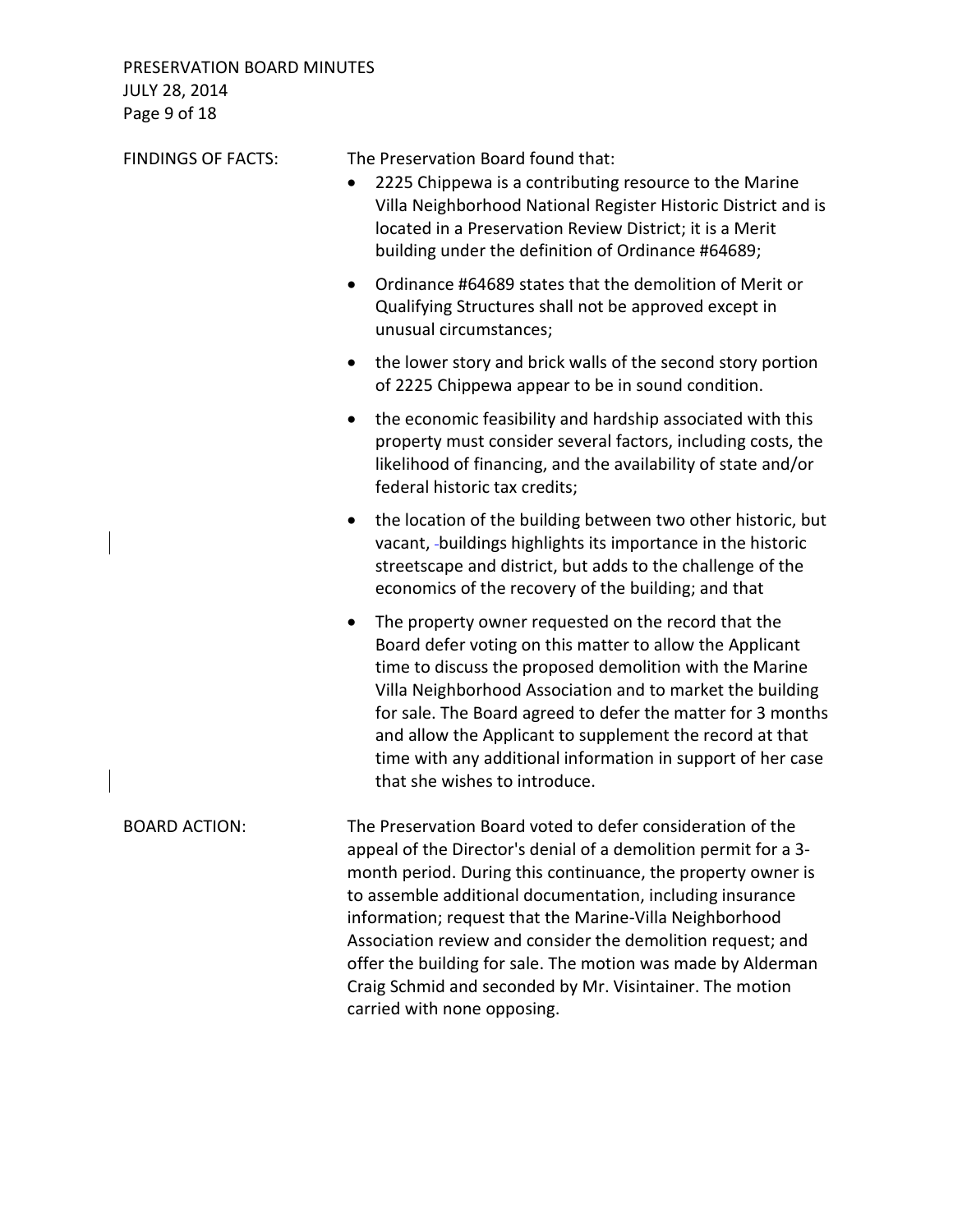### **E. 2014.0558 816 WILMINGTON GRAND-BATES SUBURB NAT'L REGISTER DIST.**

Owner: Lewis Mitchell LLC Applicant: T A & H Construction

| <b>DEMOLITION PLAN:</b> | Appeal of the Director's denial of a demolition permit<br>application to demolish a single family dwelling.                                                                                                                                                                                                                                                                                                                                                                                                                                                                                                                                                                                                                                                                                                                                                                                                                                                                                                                                                                       |
|-------------------------|-----------------------------------------------------------------------------------------------------------------------------------------------------------------------------------------------------------------------------------------------------------------------------------------------------------------------------------------------------------------------------------------------------------------------------------------------------------------------------------------------------------------------------------------------------------------------------------------------------------------------------------------------------------------------------------------------------------------------------------------------------------------------------------------------------------------------------------------------------------------------------------------------------------------------------------------------------------------------------------------------------------------------------------------------------------------------------------|
| PROCEEDINGS:            | On July 28, 2014, the Preservation Board of the City of St. Louis<br>met, pursuant to Ordinance #64689 of the City Code, to<br>consider an appeal of the Director's denial of a demolition<br>application for 816 Wilmington, located in the Grand Bates<br>Suburb National Register District, and in a Preservation Review<br>District.                                                                                                                                                                                                                                                                                                                                                                                                                                                                                                                                                                                                                                                                                                                                          |
|                         | Board members Richard Callow (Chairman), David Visintainer,<br>Alderman Craig Schmid, Anthony Robinson, Nate Johnson and<br>Michael Killeen were present for the testimony for this agenda<br>item.                                                                                                                                                                                                                                                                                                                                                                                                                                                                                                                                                                                                                                                                                                                                                                                                                                                                               |
|                         | Bob Bettis, of the Cultural Resources Office, introduced into the<br>record a certified copy of Ordinance #64689 as amended by<br>Ordinance #64925 and Ordinance #64832; his presentation and<br>PowerPoint and the Board's agenda. He then made a<br>presentation that examined the requirements of Ordinance<br>64689, Part X - Demolition Reviews, which states that for<br>buildings within a Preservation Review District, the<br>Preservation Board shall consider specific criteria when<br>assessing whether a demolition should be approved. Mr. Bettis<br>testified that the building was a Merit structure as a<br>contributing resource to the Grand Bates Suburb National<br>Register district; that it appeared Sound under the definition of<br>the ordinance although there was a fire at the rear of the<br>building and the interior sustained water and smoke damage.<br>He also stated that the building is important to the existing<br>streetscape and the context of the district, and that historic tax<br>credits were available for its rehabilitation. |
|                         | Mr. Bettis submitted a letter from Ruth Keenoy, of the<br>Landmarks Association of St. Louis, Inc., supporting the<br>Director's denial of the demolition of this contributing<br>property.                                                                                                                                                                                                                                                                                                                                                                                                                                                                                                                                                                                                                                                                                                                                                                                                                                                                                       |

Lewis Bernstein, owner of the building, testified on his own behalf. He stated that an adjacent building sustained a fire in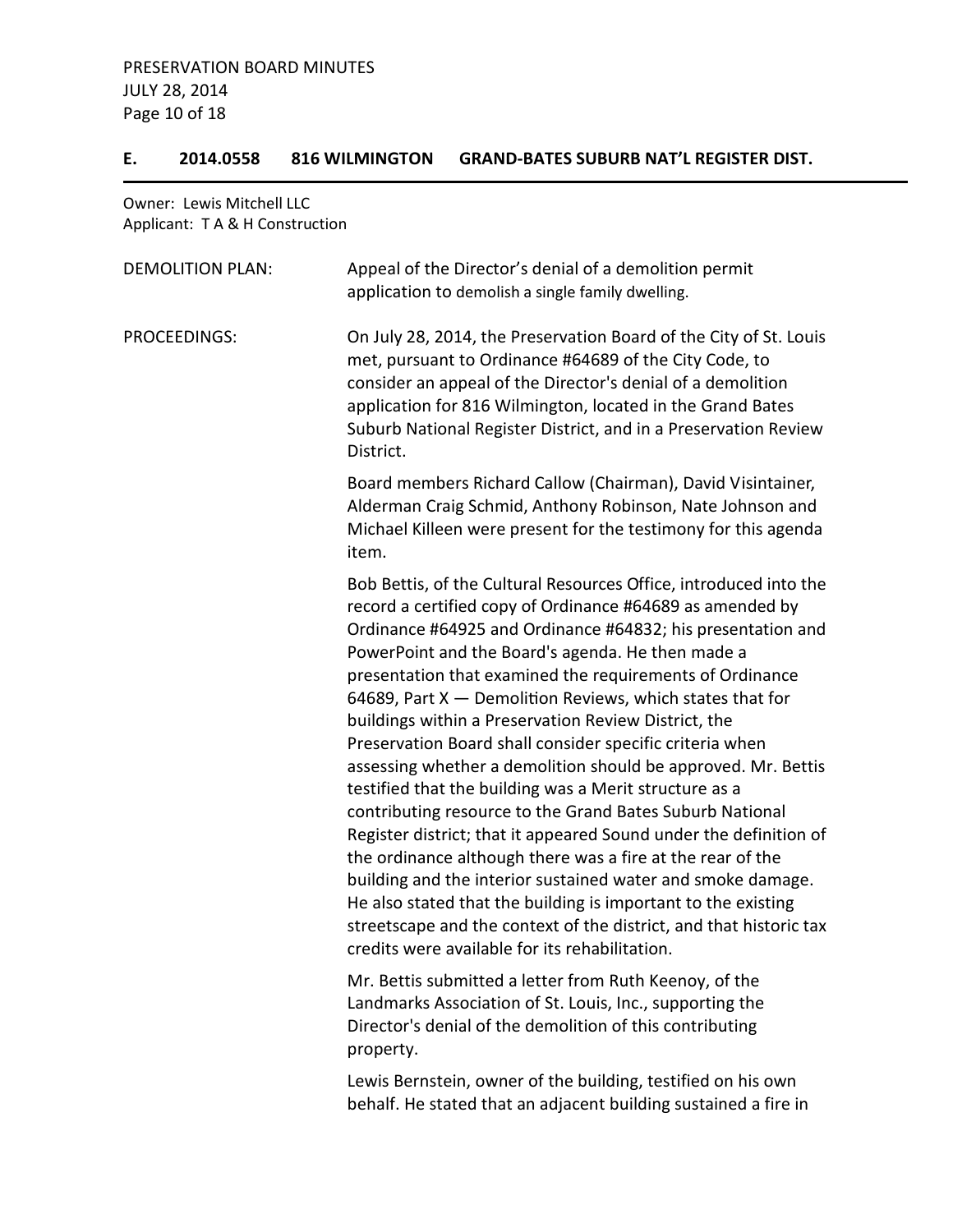| Page 11 of 18             |                                                                                                                                                                                                                                                                                                                                                                                               |
|---------------------------|-----------------------------------------------------------------------------------------------------------------------------------------------------------------------------------------------------------------------------------------------------------------------------------------------------------------------------------------------------------------------------------------------|
|                           | April and that the property had been on the market for sale<br>several months prior to that incident. He also stated that the<br>cost to repair the damage far exceeded the potential resale<br>value of the house and that the rehabilitation was infeasible.<br>Mr. Bernstein indicated that he did not wish to donate the<br>property, as he wanted some return on the original investment |
| <b>FINDINGS OF FACTS:</b> | The Preservation Board found that:<br>816 Wilmington is a contributing resource to the Grand<br>Bates Suburb National Register Historic District and<br>therefore is a Merit building under the definition of<br>Ordinance #64689;                                                                                                                                                            |
|                           | the front brick portion of 816 Wilmington is in sound<br>$\bullet$<br>condition; the frame rear addition of the house has<br>sustained fire damage and the interior has suffered smoke<br>and water damage. The walls and foundation of the house<br>are intact and sound;                                                                                                                    |
|                           | given the location of 816 Wilmington in a neighborhood<br>$\bullet$<br>with an active community and some recent rehabilitation<br>and new construction projects, the building has a good<br>reuse potential as state and federal historic tax credits are<br>available to assist in its rehabilitation;                                                                                       |
|                           | Ordinance #64689 states that the demolition of Merit or<br>$\bullet$<br>Qualifying Structures shall not be approved except in<br>unusual circumstances. A building fire unexpectedly alters<br>the condition of a building, its owner's economic resources,<br>raises questions about the economic feasibility of its<br>recovery; and that                                                   |
|                           | the owner is not proposing new construction on the site.                                                                                                                                                                                                                                                                                                                                      |
| <b>BOARD ACTION:</b>      | It was the decision of the Preservation Board to uphold the<br>Director's denial of the demolition permit application for 816<br>Wilmington. The motion was made by Alderman Craig Schmid<br>and seconded by Mr. Visintainer. Board member Nate Johnson<br>voted in favor of the motion while Mr. Killeen and Mr.                                                                             |

Robinson voted against. The motion passed three to two.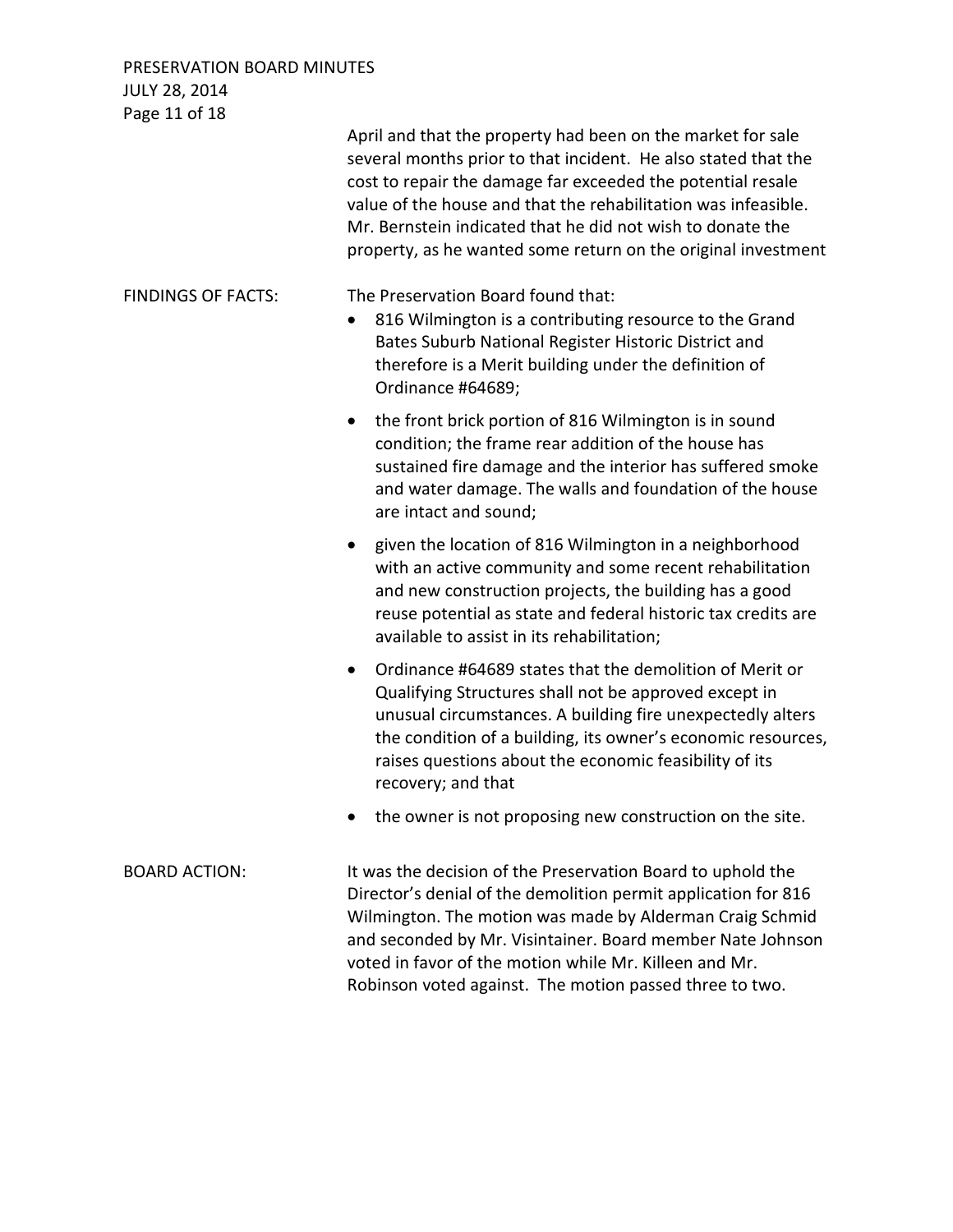### **F. 2014.0798 908 GEYER AVENUE SOULARD HISTORIC DISTRICT**

Owner/Applicant: Michael Young

| <b>RESIDENTIAL PLAN:</b>  | Appeal of the Director's denial of a building permit application<br>to install a front door.                                                                                                                                                                                                                                                                                                                                   |
|---------------------------|--------------------------------------------------------------------------------------------------------------------------------------------------------------------------------------------------------------------------------------------------------------------------------------------------------------------------------------------------------------------------------------------------------------------------------|
| PROCEEDINGS:              | On July 28, 2014, the Preservation Board of the City of St. Louis<br>met, pursuant to Ordinance #64689 of the City Code, to<br>consider an appeal of the Director's Denial of a building permit<br>application to replace a front door, in the Soulard Local Historic<br>District. The owner submitted the application and the appeal.                                                                                         |
|                           | Board members Richard Callow, Alderman Craig Schmid, David<br>Visintainer, Nate Johnson, Mike Killeen and Anthony Robinson<br>were present for the testimony for this agenda item.                                                                                                                                                                                                                                             |
|                           | Andrea Gagen of the Cultural Resources Office made a<br>presentation that examined the sections of City Ordinance<br>#62382, which sets forth the standards for residential<br>rehabilitation in the Soulard Local Historic District. She testified<br>that the project was not in compliance with the Standards as a<br>four-panel door did not replicate the original door and was not<br>based on a Historic Model Example. |
|                           | Ms. Gagen entered into the record certified copies of<br>Ordinances #64689, #57078 and #62382; the Board agenda<br>and the PowerPoint presentation for 908 Geyer; and the<br>building permit application.                                                                                                                                                                                                                      |
|                           | Michael Young, the owner and appellant, testified on his own<br>behalf, stating that he wished to have a solid door for security<br>reasons.                                                                                                                                                                                                                                                                                   |
| <b>FINDINGS OF FACTS:</b> | The Preservation Board found that:<br>908 Geyer is located in the Soulard Historic District;<br>$\bullet$                                                                                                                                                                                                                                                                                                                      |
|                           | the four-panel door does not replicate the existing one-<br>third glass, five-panel door, nor is it appropriate in design<br>for a building of this age and architectural style;                                                                                                                                                                                                                                               |
|                           | the four-panel door is not based on a Model Example;                                                                                                                                                                                                                                                                                                                                                                           |
|                           | a solid front door is not appropriate for a building of this<br>time period; and that                                                                                                                                                                                                                                                                                                                                          |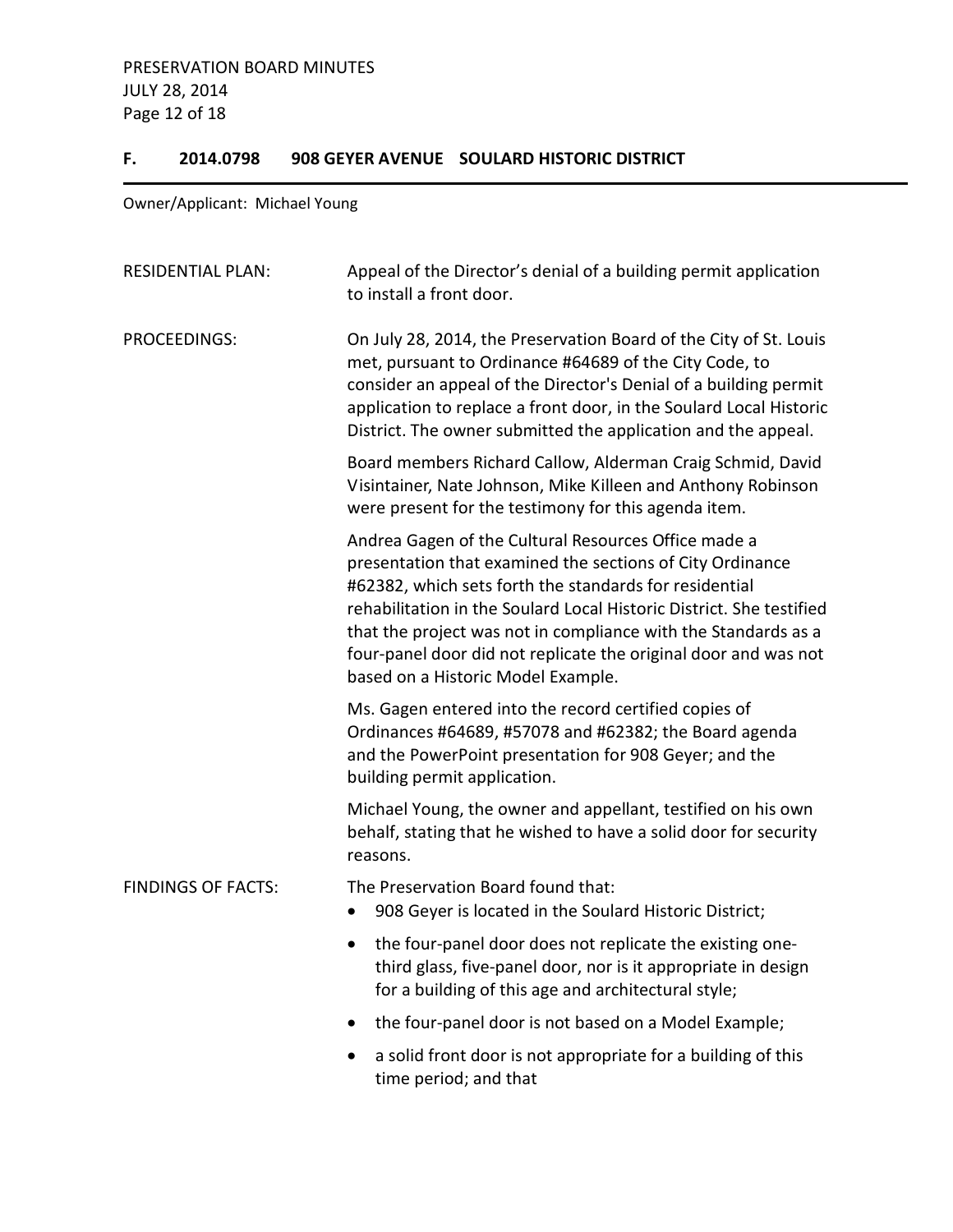PRESERVATION BOARD MINUTES JULY 28, 2014 Page 13 of 18 • security could be provided with different glazing material, such as Lexan. BOARD ACTION: It was the decision of the Preservation Board to uphold the Director's denial of the building permit because the proposed front door does not comply with the Soulard Historic District Standards. The motion was made by Board Member Nate Johnson and seconded by Mr. Robinson. The motion passed with five Board Members voting in favor of the motion and none opposing it.

### **G. 2014.0894 1918 LASALLE LAFAYETTE SQUARE HISTORIC DISTRICT**

Withdrawn by owners.

### **H. 2014.0828 3300 LEMP BENTON PARK HISTORIC DISTRICT**

Owner/Applicant: Alex and Lisa M. David

| <b>RESIDENTIAL PLAN:</b> | Appeal of a staff denial of a building permit application to<br>construct a rooftop deck.                                                                                                                                                                                                                                                                                                                                                                |
|--------------------------|----------------------------------------------------------------------------------------------------------------------------------------------------------------------------------------------------------------------------------------------------------------------------------------------------------------------------------------------------------------------------------------------------------------------------------------------------------|
| PROCEEDINGS:             | On July 28, 2014, the Preservation Board of the City of St. Louis<br>met, pursuant to Ordinance #64689 of the City Code, to<br>consider an appeal of the Director's Denial of a building permit<br>application to install a rooftop deck, in the Benton Park Local<br>Historic District. The owner submitted the application and the<br>appeal.                                                                                                          |
|                          | Board members Richard Callow, Alderman Craig Schmid, David<br>Visintainer, Nate Johnson, Mike Killeen and Anthony Robinson<br>were present for the testimony for this agenda item.                                                                                                                                                                                                                                                                       |
|                          | Bob Bettis of the Cultural Resources Office made a presentation<br>that examined the sections of City Ordinance #67175, which<br>sets forth the standards for residential rehabilitation in<br>the Benton Park Local Historic District. He testified that the<br>project was not in compliance with the Standards as rooftop<br>decks are allowed only above Private Facades and the<br>proposed deck would be above a Public and Semi-Public<br>facade. |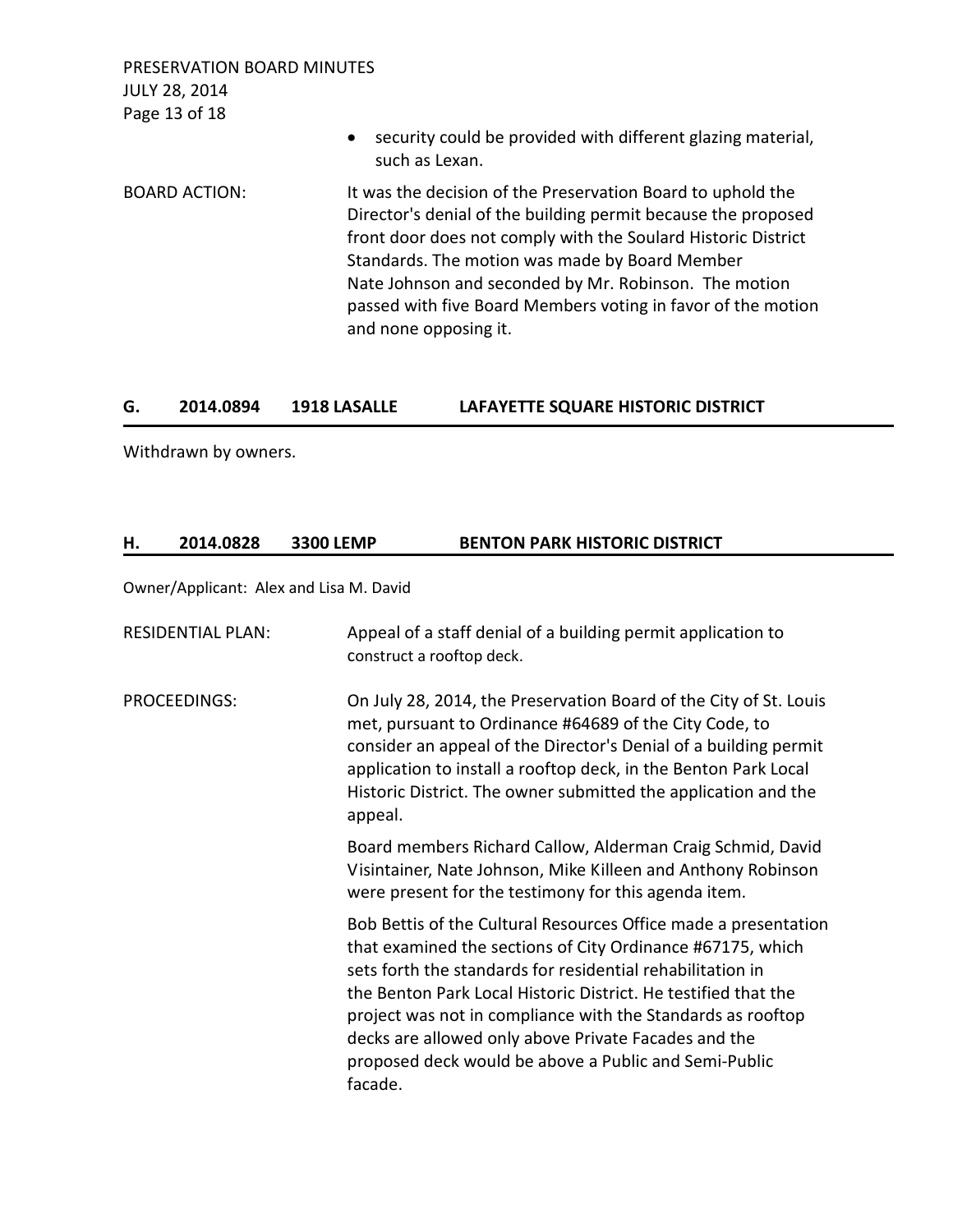| PRESERVATION BOARD MINUTES<br><b>JULY 28, 2014</b> |                                                                                                                                                                                                                                                                                                                                                                                                                |
|----------------------------------------------------|----------------------------------------------------------------------------------------------------------------------------------------------------------------------------------------------------------------------------------------------------------------------------------------------------------------------------------------------------------------------------------------------------------------|
| Page 14 of 18                                      | Mr. Bettis entered into the record certified copies of<br>Ordinances #64689 and #67175; the Board agenda and the<br>PowerPoint presentation for 3300 Lemp; and the building<br>permit application.                                                                                                                                                                                                             |
|                                                    | Alex David, the owner and appellant, testified on his own<br>behalf, stating that he wished to have the entire roof space<br>used for a rooftop deck.                                                                                                                                                                                                                                                          |
| <b>FINDINGS OF FACTS:</b>                          | The Preservation Board found that:<br>3300 Lemp is located in the Benton Park Historic District;                                                                                                                                                                                                                                                                                                               |
|                                                    | the proposed roof deck would be visible above a Public and<br>$\bullet$<br>Semi-public façade; and that                                                                                                                                                                                                                                                                                                        |
|                                                    | it would be possible to have a smaller roof deck, one not<br>$\bullet$<br>visible as required, a project that would meet the owner's<br>desires and the historic district Standards.                                                                                                                                                                                                                           |
| <b>BOARD ACTION:</b>                               | It was the decision of the Preservation Board to uphold the<br>Director's denial of the building permit application because the<br>proposed roof deck does not comply with the Benton Park<br>Historic District Standards. The motion was made by Board<br>Member Visintainer and seconded by Mr. Johnson. The motion<br>passed with five Board Members voting in favor of the motion<br>and none opposing it. |

# **I. 2014.0883 3235 MISSOURI BENTON PARK HISTORIC DISTRICT**

Owner/Applicant: Joseph J. Herbert & Angelica Smith

| <b>RESIDENTIAL PLAN:</b> | Appeal of the Director's denial of a building permit application<br>to retain a fence installed without a permit.                                                                                                                                                                                                                                                                         |
|--------------------------|-------------------------------------------------------------------------------------------------------------------------------------------------------------------------------------------------------------------------------------------------------------------------------------------------------------------------------------------------------------------------------------------|
| PROCEEDINGS:             | On July 28, 2014, the Preservation Board of the City of St. Louis<br>met, pursuant to Ordinance #64689 of the City Code, to<br>consider an appeal of the Director's Denial of a building permit<br>application to retain a non-compliant fence installed without a<br>building permit, in the Benton Park Local Historic District. The<br>owner submitted the application and the appeal. |
|                          | Board members Richard Callow, Alderman Craig Schmid, David<br>Visintainer, Nate Johnson, Mike Killeen and Anthony Robinson<br>were present for the testimony for this agenda item.                                                                                                                                                                                                        |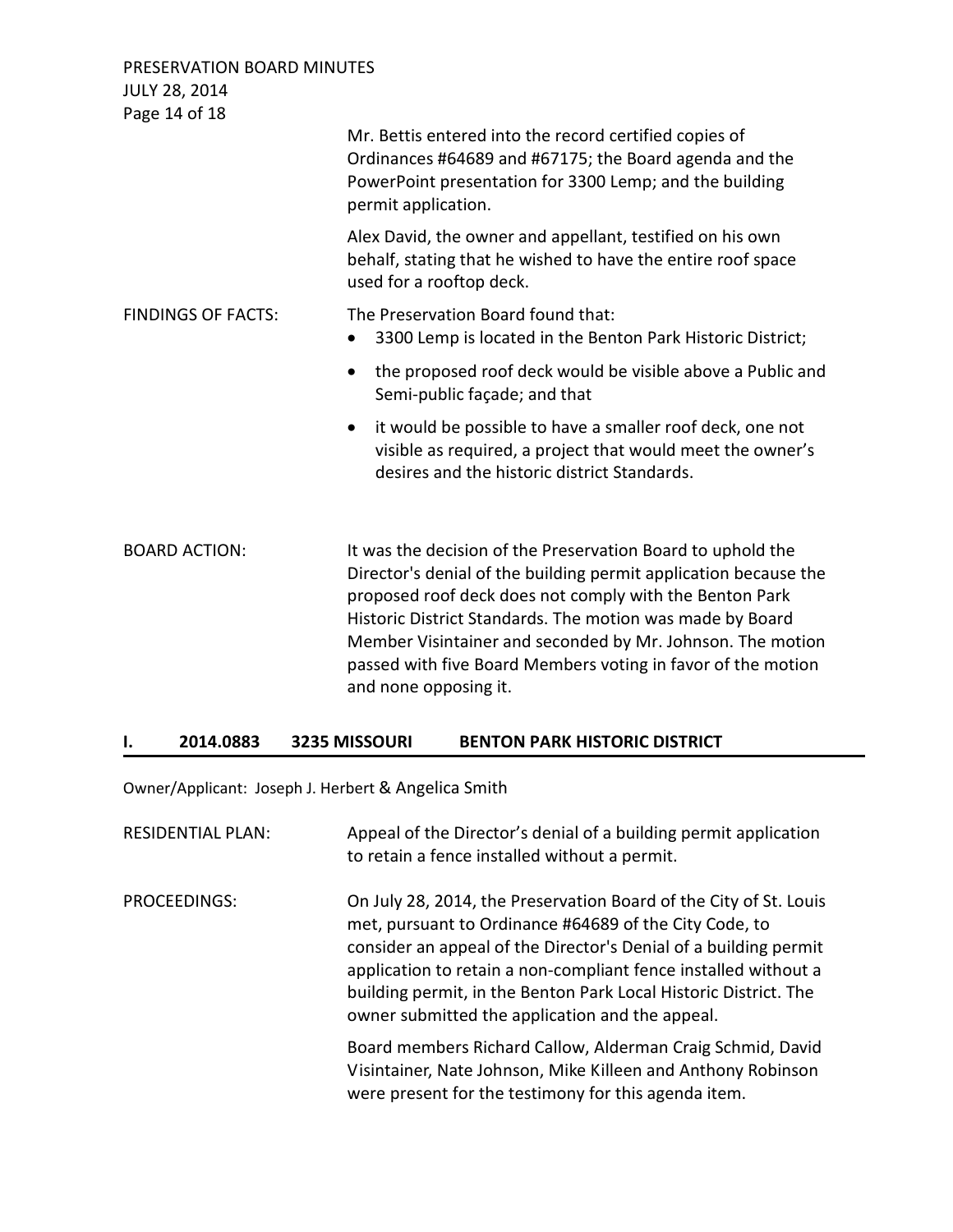PRESERVATION BOARD MINUTES JULY 28, 2014 Page 15 of 18

| Lake T3 OI TO             | Bob Bettis of the Cultural Resources Office made a presentation<br>that examined the sections of City Ordinance #67175, which<br>sets forth the standards for residential rehabilitation in<br>the Benton Park Local Historic District. He testified that the<br>project was not in compliance with the Standards as the<br>installed fence is not based on a Model Example.                                               |
|---------------------------|----------------------------------------------------------------------------------------------------------------------------------------------------------------------------------------------------------------------------------------------------------------------------------------------------------------------------------------------------------------------------------------------------------------------------|
|                           | Mr. Bettis entered into the record certified copies of<br>Ordinances #64689 and #67175; the Board agenda and the<br>PowerPoint presentation for 3235 Missouri; and the building<br>permit application.                                                                                                                                                                                                                     |
|                           | Angelica Smith & Joseph Herbert, the owners and<br>appellants, testified on their own behalf, stating that they wish<br>to retain the fence that was installed as they feel it meets the<br>neighborhood standards                                                                                                                                                                                                         |
| <b>FINDINGS OF FACTS:</b> | The Preservation Board found that:<br>3235 Missouri is located in the Benton Park Historic<br>$\bullet$<br>District;                                                                                                                                                                                                                                                                                                       |
|                           | the fence was installed without a building permit;<br>$\bullet$                                                                                                                                                                                                                                                                                                                                                            |
|                           | the fence is not based on a Model Example as required per<br>٠<br>the neighborhood design guidelines; and that                                                                                                                                                                                                                                                                                                             |
|                           | the fence does not utilize posts of appropriate fencing<br>$\bullet$<br>material. The replacement of the pipe posts with posts<br>with a suitable cap would bring the fence closer to the<br>design and material of a Model Example.                                                                                                                                                                                       |
| <b>BOARD ACTION:</b>      | It was the decision of the Preservation Board to uphold the<br>Director's denial of the application for a building permit<br>because the installed fence does not comply with the Benton<br>Park Historic District Standards. The motion was made by<br>Board Member Anthony Robinson and seconded by Alderman<br>Schmid. The motion passed with five Board Members voting in<br>favor of the motion and none opposing it. |

**J. 2014.0392 4309 GIBSON FOREST PARK SE NATIONAL REGISTER DISTRICT** 

Owner: Kevin Spencer Applicant: O.T. Little Wrecking II

DEMOLITION PLAN: Appeal of the Director's denial of a building permit application to demolish a residential building.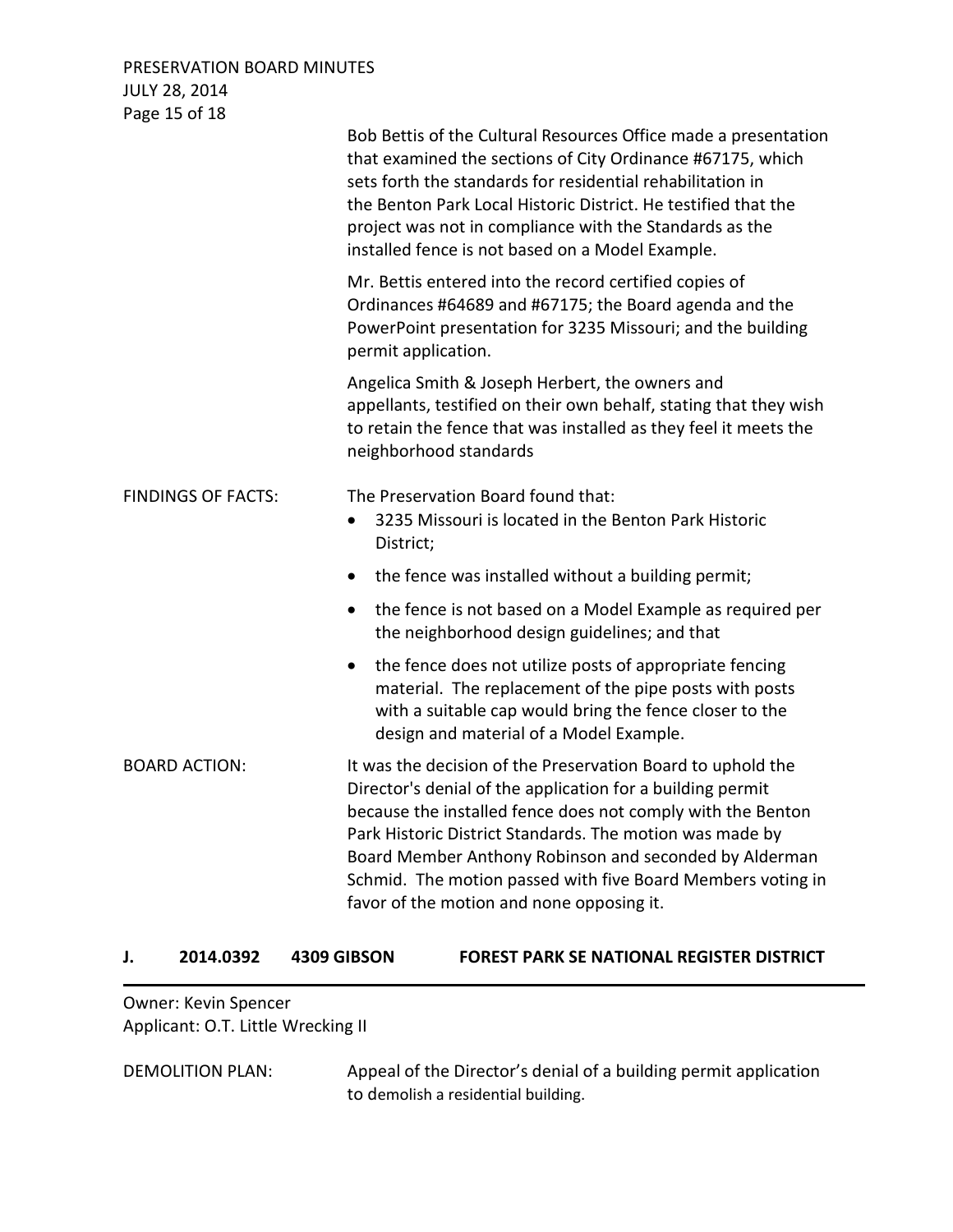## PRESERVATION BOARD MINUTES JULY 28, 2014 Page 16 of 18

PROCEEDINGS: On July 28, 2014, the Preservation Board of the City of St. Louis met, pursuant to Ordinance #64689 of the City Code, to consider an appeal of the Director's denial of a demolition application for 4309 Gibson Avenue, located in the Forest Park Southeast National Register District, and a Preservation Review District.

> Board members Richard Callow (Chairman), David Visintainer, Alderman Craig Schmid, Anthony Robinson, Nate Johnson and Michael Killeen were present for the testimony for this agenda item.

Jan Cameron, of the Cultural Resources Office, introduced into the record a certified copy of Ordinance #64689 as amended by Ordinance #64925 and Ordinance #64832; her presentation and PowerPoint and the Board's agenda. She then made a presentation that examined the requirements of Ordinance 64689, Part  $X$  — Demolition Reviews, which states that for buildings within a Preservation Review District, the Preservation Board shall consider specific criteria when assessing whether a demolition should be approved. Ms. Cameron testified that the building was a Merit structure as a contributing resource to the Forest Park Southeast National Register district; that it appeared Sound under the definition of the ordinance although a portion of the parapet and outer wythe of brick at the second story of the front façade had collapsed. She also stated that the building is important to the existing streetscape and the context of the district, and that historic tax credits were available for its rehabilitation.

Ms.Cameron submitted a letter from Ruth Keenoy, of the Landmarks Association of St. Louis, Inc., supporting the Director's denial of the demolition of this contributing property; and a letter from Matt Green, Program Manager of the Park Central Development Corporation, stating that the demolition had not been submitted to their organization for review and therefore at this time, they were also in support of the Director's denial.

Kevin Spencer, owner of the building, testified on his own behalf. He stated that an adjacent building had fallen on his, and that the building was leaning. He also stated that although he had insurance on the building, he did not have the means to repair the building, which would cost \$200,000 to \$300,000 to stabilize it. Mr. Spenser indicated that he did not wish to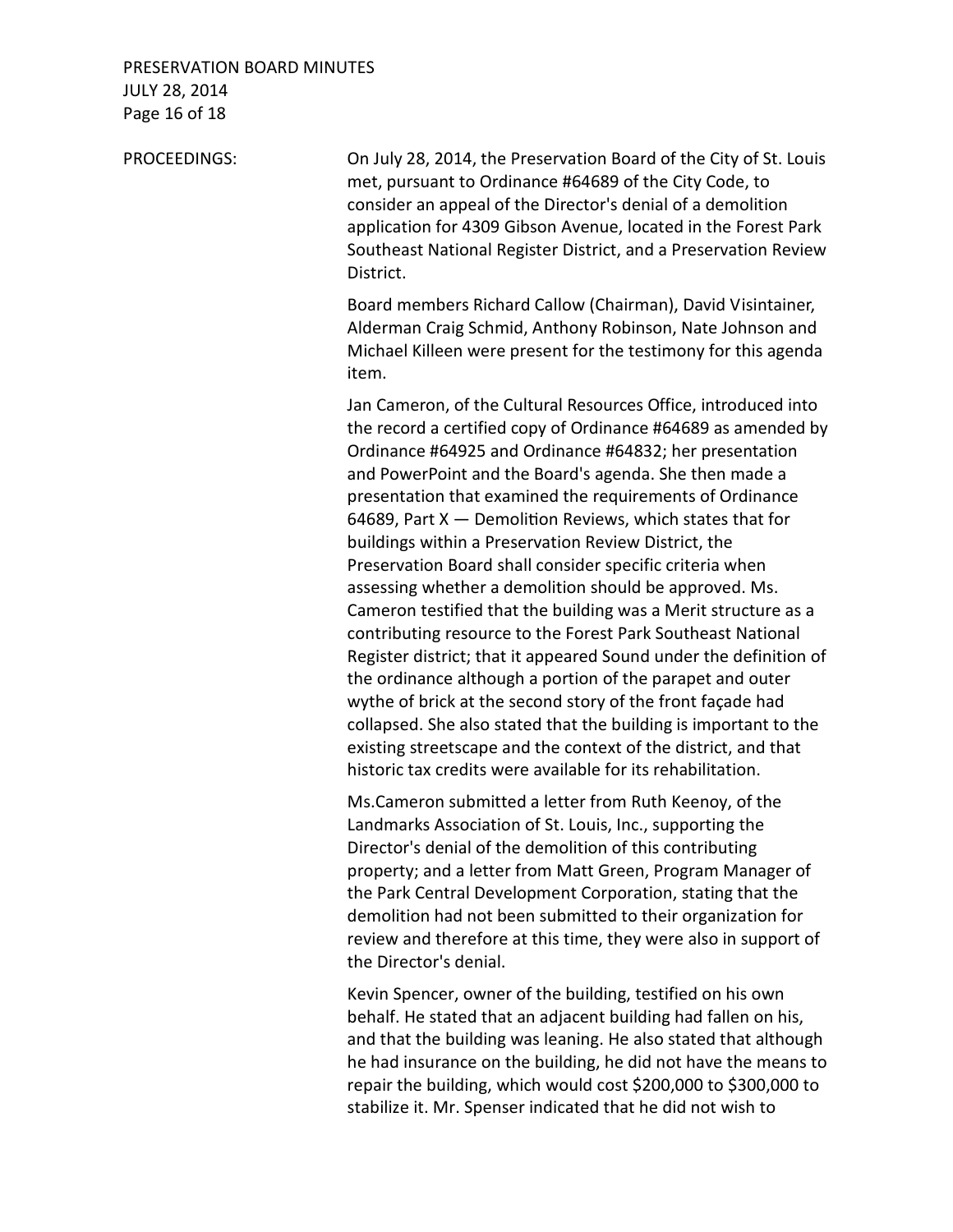| <b>JULY 28, 2014</b><br>Page 17 of 18 | donate the property to the Land Reutilization Authority, as he<br>wanted to retain the land, although he stated affirmatively that<br>he will do nothing to repair his property.                                                                                                                                                                                                                                                                                                             |
|---------------------------------------|----------------------------------------------------------------------------------------------------------------------------------------------------------------------------------------------------------------------------------------------------------------------------------------------------------------------------------------------------------------------------------------------------------------------------------------------------------------------------------------------|
| <b>FINDINGS OF FACTS:</b>             | The Preservation Board found that:<br>4309 Gibson Avenue is a contributing resource to the<br>$\bullet$<br>Forest Park Southeast National Register Historic District<br>and is located in a Preservation Review District; it is a Merit<br>building under the definition of Ordinance #64689;                                                                                                                                                                                                |
|                                       | Ordinance #64689 states that the demolition of Merit or<br>$\bullet$<br>Qualifying Structures shall not be approved except in<br>unusual circumstances;                                                                                                                                                                                                                                                                                                                                      |
|                                       | the building appears to be in sound condition although it<br>$\bullet$<br>exhibits damage as the front façade and parapet;                                                                                                                                                                                                                                                                                                                                                                   |
|                                       | the use of - or conversion of - the flats building to a single-<br>$\bullet$<br>family residence could make use of state and/or federal<br>historic tax credits;                                                                                                                                                                                                                                                                                                                             |
|                                       | the owner stated he did not have the resources to repair<br>$\bullet$<br>the building;                                                                                                                                                                                                                                                                                                                                                                                                       |
|                                       | the owner is not proposing new construction on the site;<br>$\bullet$                                                                                                                                                                                                                                                                                                                                                                                                                        |
|                                       | the location of the building on a blockfront with a high<br>$\bullet$<br>degree of integrity and strong sense of historic context<br>makes 4309 Gibson Avenue an important element of the<br>district; and that                                                                                                                                                                                                                                                                              |
|                                       | the property owner requested on the record that<br>consideration of his application be deferred to allow him to<br>provide additional documentation in the form of a<br>structural report on the condition of the building,<br>documentation from the insurance company concerning<br>damage to the building when the adjacent building fell, and<br>to show proof/efforts of marketing the building, and any<br>other additional documentation that he would like in<br>support of his case |
| <b>BOARD ACTION:</b>                  | The Preservation Board voted to defer consideration of the<br>appeal of the Director's denial of a demolition permit for a 3-<br>month period. During this continuance, the property owner is<br>to assemble additional documentation, including insurance                                                                                                                                                                                                                                   |

information and a structural report; and to offer the building